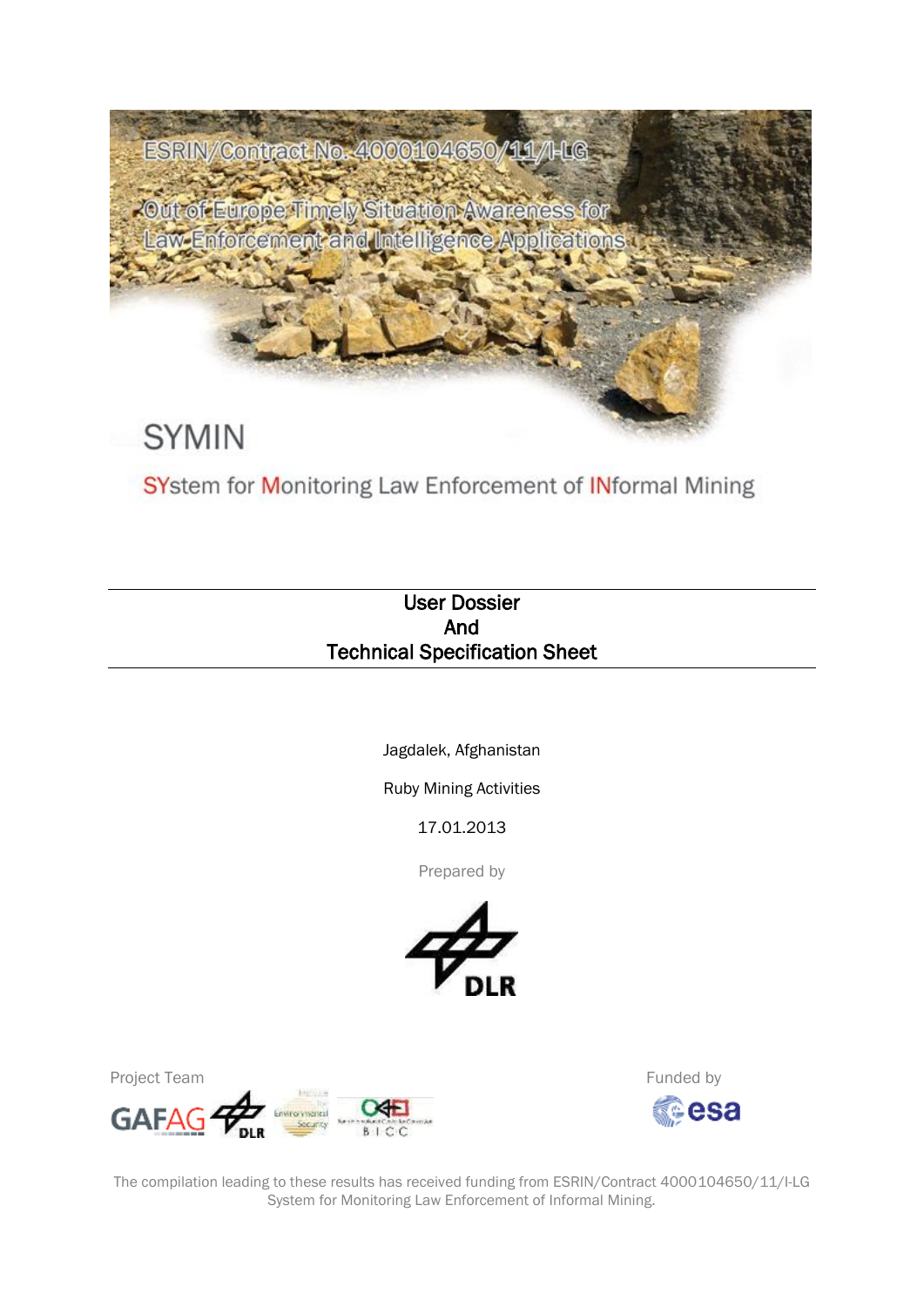# Document Status Sheet

# Document Identification

| Document Name: User Dossier Ruby |            |
|----------------------------------|------------|
| <b>Issue No:</b>                 | 1.0        |
| Date:                            | 17.01.2013 |

### **Signatures**

|          | Affiliation/Function | ∣ Name      | Date       | <b>Signature</b> |
|----------|----------------------|-------------|------------|------------------|
| Prepared | <b>DLR</b>           | E. Schöpfer | 17.01.2013 |                  |
|          |                      | K. Spröhnle |            |                  |

# Document Change Record

| - 11               | Date       | Reauest                | Location | <b>Details</b> |
|--------------------|------------|------------------------|----------|----------------|
| $\sqrt{10}$<br>⊥∙∪ | 17.01.2013 | <b>Initial Version</b> |          |                |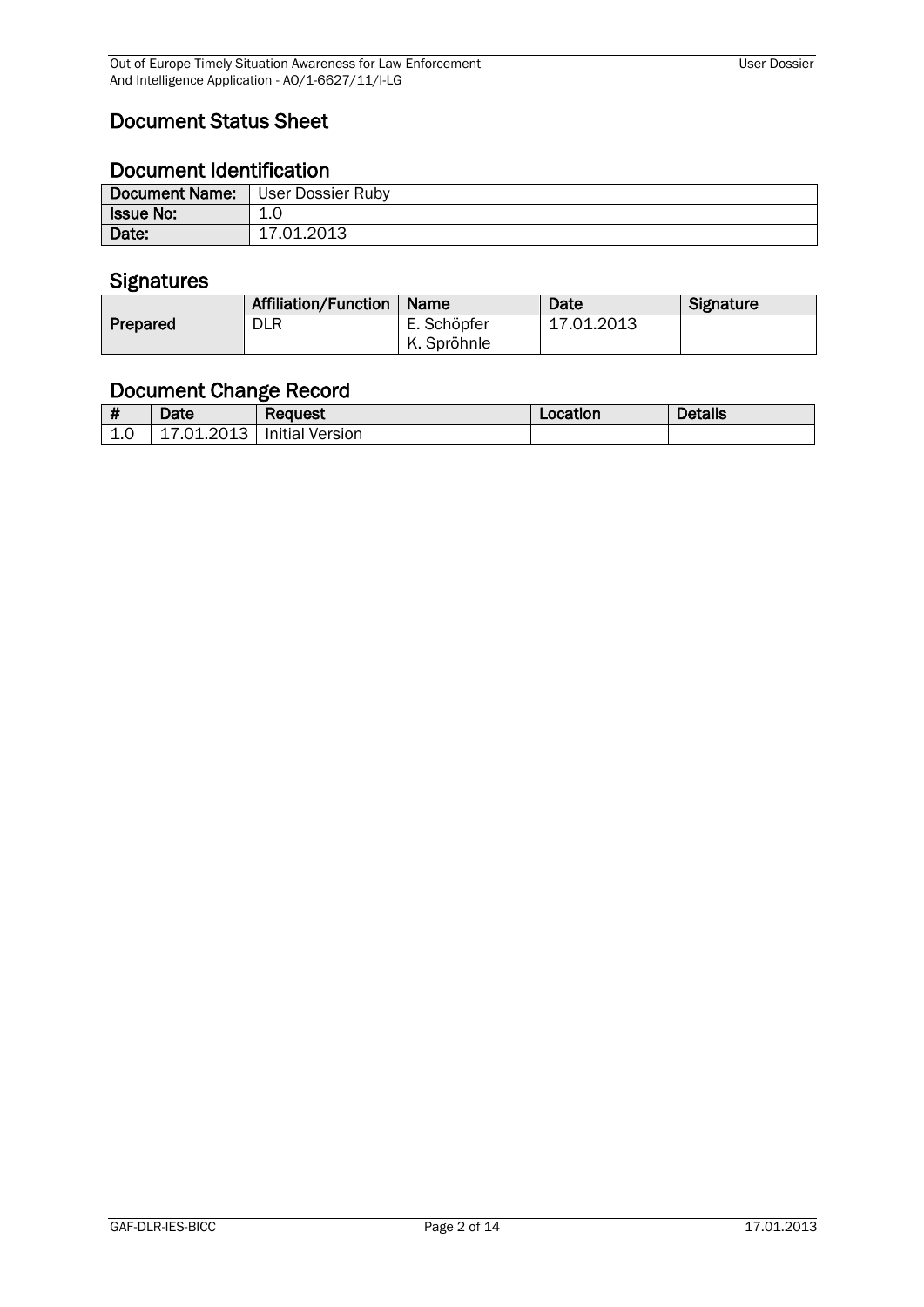### Table of content

| $\mathbf{1}$ |     |  |  |
|--------------|-----|--|--|
| 2            |     |  |  |
| 3            |     |  |  |
|              | 3.1 |  |  |
|              | 3.2 |  |  |
|              | 3.3 |  |  |
| 4            |     |  |  |
|              | 4.1 |  |  |
|              | 4.2 |  |  |
|              | 4.3 |  |  |
| 5            |     |  |  |
| 6            |     |  |  |
| 7            |     |  |  |

# Figures

| Figure 3: Typical ruby mining structures are shown in the satellite image: (1) tailings, i.e. the     |  |
|-------------------------------------------------------------------------------------------------------|--|
| materials left over after the process of separating the valuable fraction from the uneconomic         |  |
| fraction, shown in whitish structures and (2) mining trenches, visible as black elongated lines.      |  |
|                                                                                                       |  |
| Figure 4: Satellite view of a ruby mining area showing different features: (1) house (yellow circle), |  |
|                                                                                                       |  |

## Tables

# <span id="page-2-0"></span>Abbreviations and Acronyms

| <b>Term</b> | Description, Explanation         |
|-------------|----------------------------------|
| <b>AOI</b>  | Area of Interest                 |
| <b>GIS</b>  | Geographic Information System    |
| <b>GPS</b>  | <b>Global Positioning System</b> |
| <b>VHR</b>  | Very High Spatial Resolution     |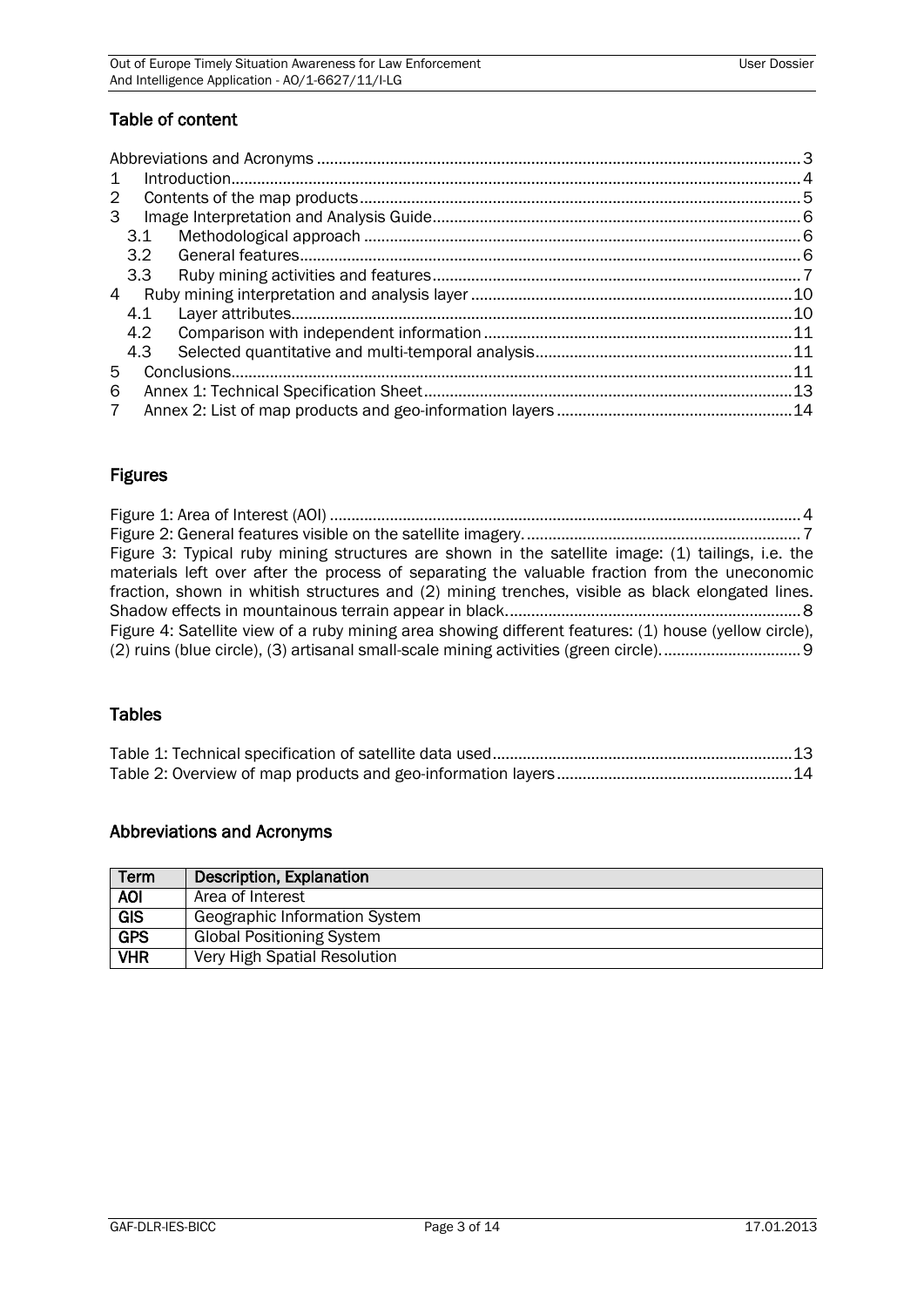#### <span id="page-3-0"></span>1 Introduction

#### Purpose

This user dossier intends to assist potential users as cadastre or inspectorate officers of the Ministry of Mines in getting a better understanding on:

- 1. What can be recognized on the optical satellite imagery in general and specifically concerning mining activities,
- 2. The interpretation and analyses of the satellite images,
- 3. How features might be evaluated and compared with cadastral and other information.

This dossier deals with ruby mining activities at the ruby deposits in the surroundings of the village of Jagdalek in Kabul province, derived by the analysis of optical very high spatial resolution (VHR) satellite data. Figure 1 below gives an overview of the area of interest (AOI).



<span id="page-3-1"></span>Figure 1: Area of Interest (AOI)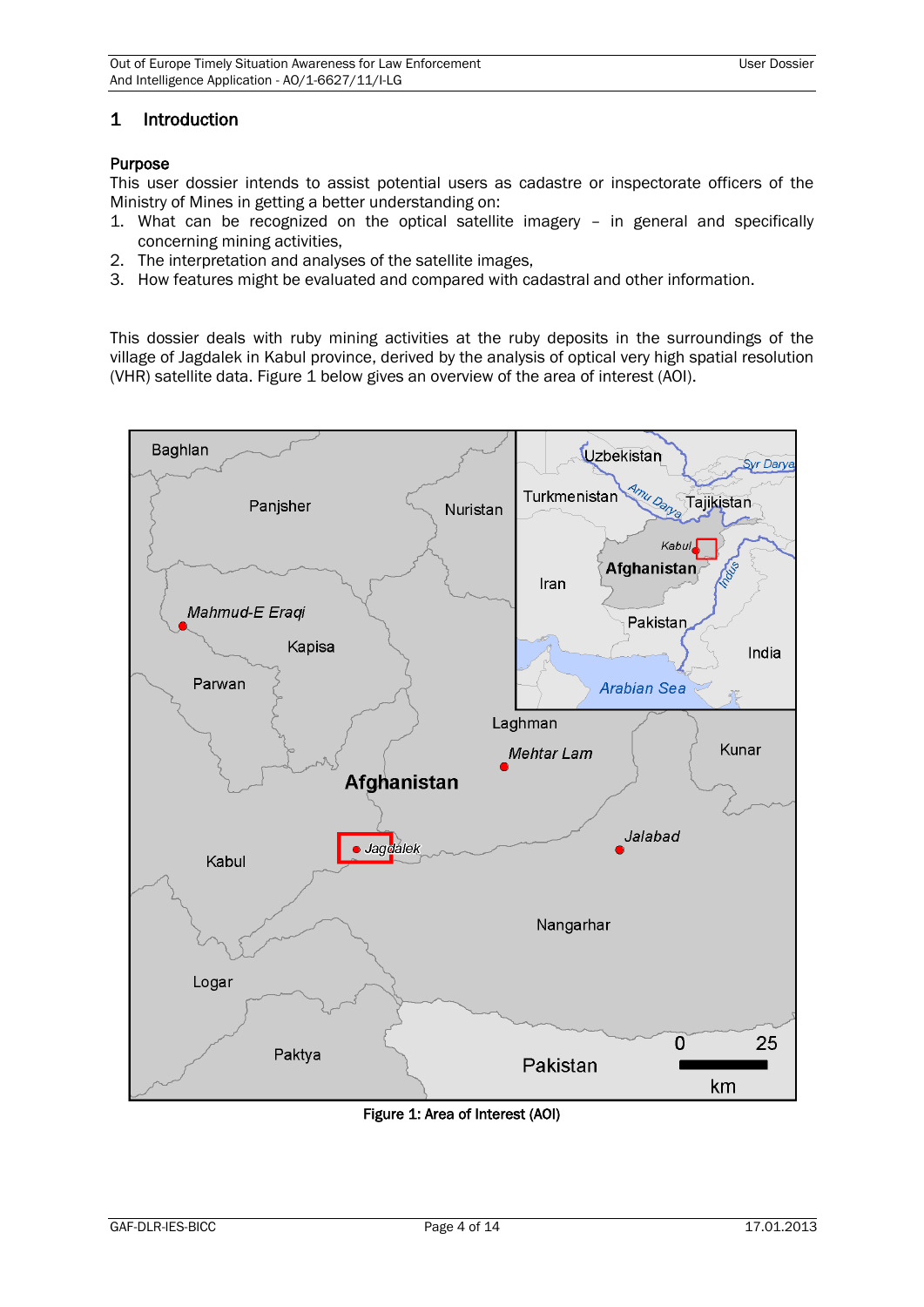#### Suitability for business processes

The products and services described below are major work contributions to the typical business process activities of

- 1. Mining inventory,
- 2. Mine verification,
- 3. Title / Application Availability, and
- 4. Compliance monitoring works

as specified in the service trial specification document D3, 1.1, of July 2012.

#### Results of Demonstration service

The present service shows principally three major results:

- 1. The map products described in more detail below,
- 2. The Geographic Information System (GIS) compatible interpretation and analysis layers described in more detail below
- 3. And the documentation at hand (User Dossier and Technical Specification Sheet).

The map products (see annex 2) show the ruby mining activities at the ruby deposits in the surroundings of the village of Jagdalek in Kabul province, Afghanistan. The EO-data used for the image interpretation and analysis are VHR optical GeoEye satellite data acquired on 27.02.2009. Further information on this data is given in the Technical Specification Sheet (see annex 1).

The satellite images are shown as backdrop in the map products and are overlain by further GIScompatible vector data specified in chapter 2 (Content of map products). The generation of vector data by visual interpretation and semi-automatic image analysis is explained in chapter 3 (Image interpretation and analysis guide). Beyond that, in this chapter examples for satellite data interpretation are given in order to facilitate the understanding of the imagery used as backdrop on the maps. The conclusions of chapter 5 mainly cover aspects of the satellite imagery and to a lesser extent additional data (see below).

#### Further evaluation possibilities of imagery

In addition to the general description of methods and results in chapter 3, chapter 4 describes the ruby mining interpretation and analysis layer, possible measures to enhance the value of this layer and possible further interpretations that result from the combination of the imagery with other GIS compatible data sets (e.g. ground truth data, cadastral information, infrastructure, topography or geology).

Please note that no cadastral information was available for ruby mining areas. Thus some points raised in chapter 4 are only on a theoretical basis and are currently not applicable for the ruby mining test sites.

#### <span id="page-4-0"></span>2 Contents of the map products

All maps are in geographic projection, i.e. maps units are degrees, minutes and seconds and the rectangular x, y axes are defined by longitude and latitude. This projection was selected as it equals the one used in the cadastre. However, this projection is not suitable for direct – on the map – distance, area and angular measurements. More technical details about the datasets and maps are given in annex 1 and 2.

The content of the map products shows in general the following information:

- 1. Optical satellite image as background
- 2. GIS-compatible image interpretation and analysis layers, including:
	- a. The ruby mining area,
	- b. Further information on features related to mining activities,
	- c. Other basic geo-information including information on population, infrastructure and hydrology,
- 3. Marginalia (including map legend, interpretation text etc.) providing further information on the map content and the datasets used.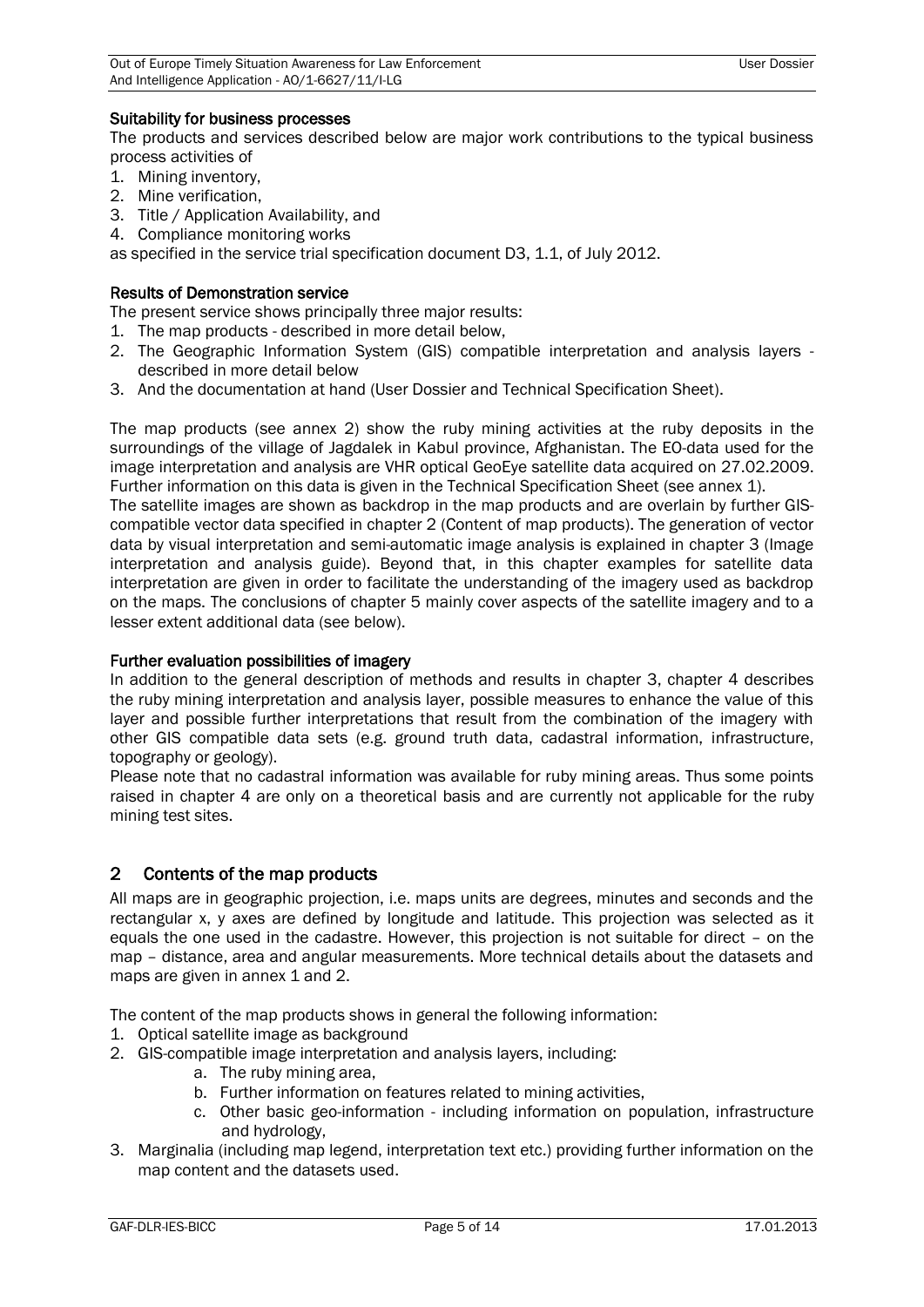### <span id="page-5-0"></span>3 Image Interpretation and Analysis Guide

#### <span id="page-5-1"></span>*3.1 Methodological approach*

For a better understanding of the results the methods used for the image interpretation and analysis will shortly be described in the following. In order to get best possible results, the interpretation and analysis of the satellite data were performed both

- i) by semi-automatic image analysis, i.e. the interpretation of the satellite image is performed partly automatically by using a remote sensing analysis software package and partly manually by an image interpretation expert. Thereby, focus for the automatic part is set on the definition of robust and stable parameters in order to transfer the developed algorithm to different satellite scenes and/or other areas with only minor manual adiustments.
- ii) on a visual basis, by manually digitizing features of interest.

For a fast feature extraction the whole satellite scene was first analysed by semi-automatic image analysis to identify potential hot spots of mining areas, which are shown in the overview maps. The designated areas and its surroundings were then further analysed on a more detailed level by visual interpretation to detect additional features related to mining activities. Furthermore basic geo-information such as population features, infrastructure and hydrology have been digitized by visual interpretation of the satellite data and in case of the settlement names complemented with information provided by the Afghan Geodesy and Cartography Head Office. The results of the interpretation have not been verified in the field. Photographs taken during field visits were used to facilitate the interpretation.

In addition the consultant refers to literature that describes various studies concerning the EO image analysis for mining activities. A summary of typical mining activity indicators is given by the website EO-Miners - Preliminary results - Indicators - [Application of EO techniques.](http://www.eo-miners.eu/prelim_results/pr_indi_application.htm)

#### <span id="page-5-2"></span>*3.2 General features*

The images below depict general features visible on the satellite imagery in order to facilitate the understanding of the imagery used as backdrop on the maps.

The recognition of specific objects generally is not a direct question of size, but of size in its environment context. As example, even a single car (2 pixels) might be recognized in this resolution if it appears as bright dots on a road. However it will probably not be recognized as a single object that is off-road.



Built-up area: buildings (Scale: 1:1,500) Built-up area: ruins (Scale: 1:1,500)

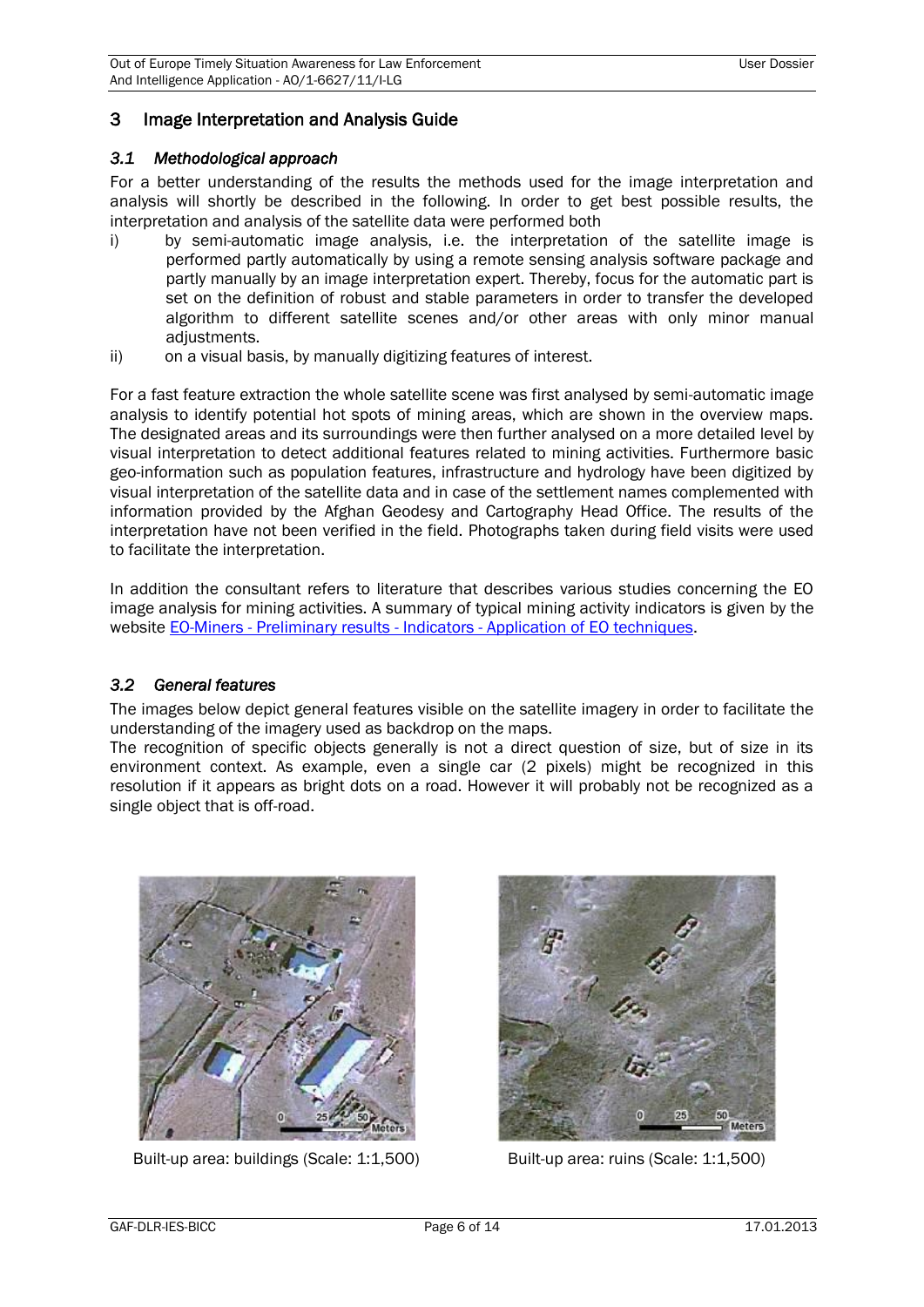



Agricultural area along a river (Scale: 1:5,000)



River network (Scale 1:5,000) Trees/shrubs and snow (Scale: 1:5,000)



Mountainous terrain with river valley (Scale:1:5,000)

#### Figure 2: General features visible on the satellite imagery.

#### <span id="page-6-1"></span><span id="page-6-0"></span>*3.3 Ruby mining activities and features*

Similarly to general features, mining activities are also best recognized if they appear in an appropriate context. In the following some examples of the image interpretation are shown.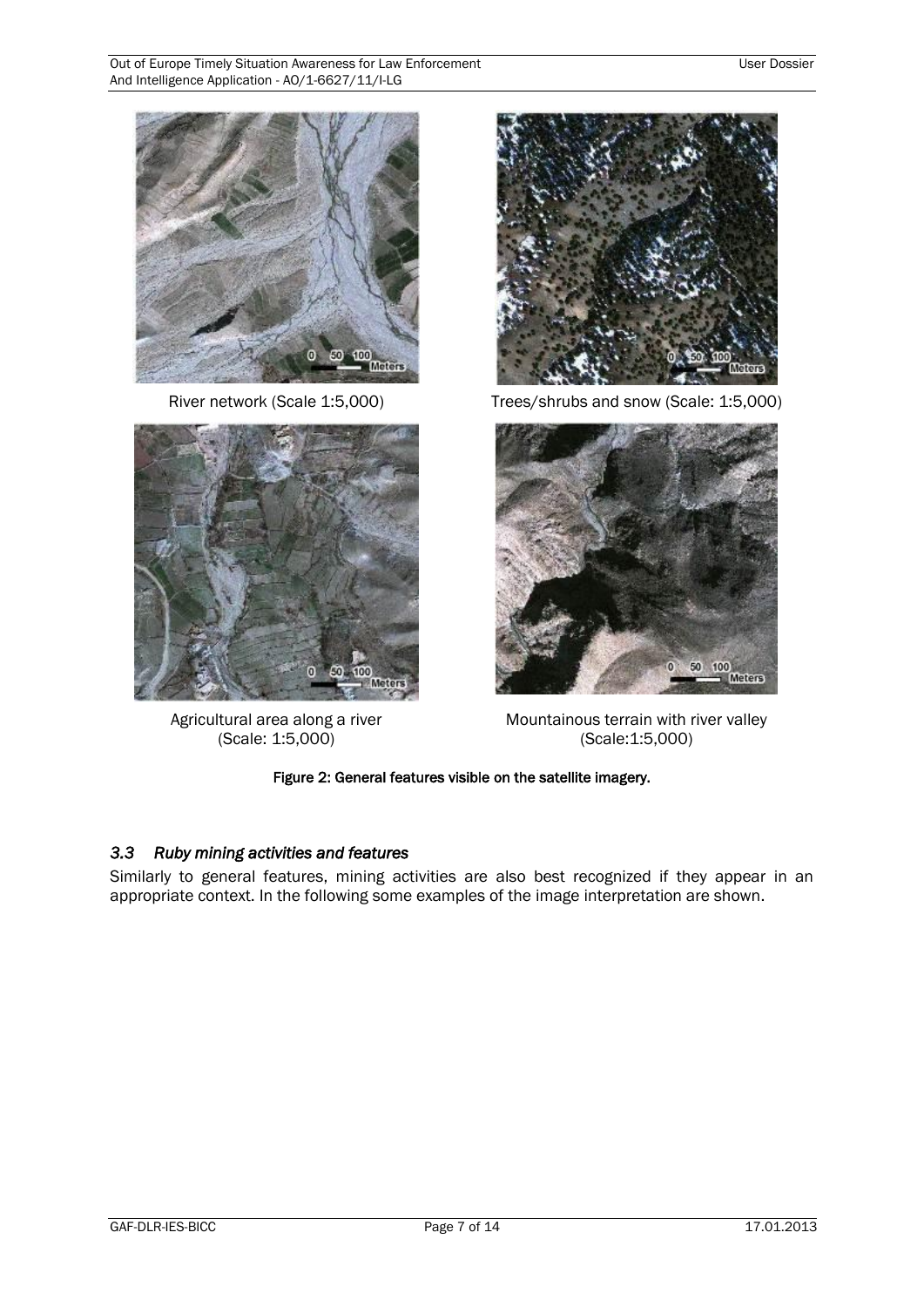**Tailings** Trenches Shadow

<span id="page-7-0"></span>Figure 3: Typical ruby mining structures are shown in the satellite image: (1) tailings, i.e. the materials left over after the process of separating the valuable fraction from the uneconomic fraction, shown in whitish structures and (2) mining trenches, visible as black elongated lines and obviously following the rock strata. Shadow effects in mountainous terrain appear in black.

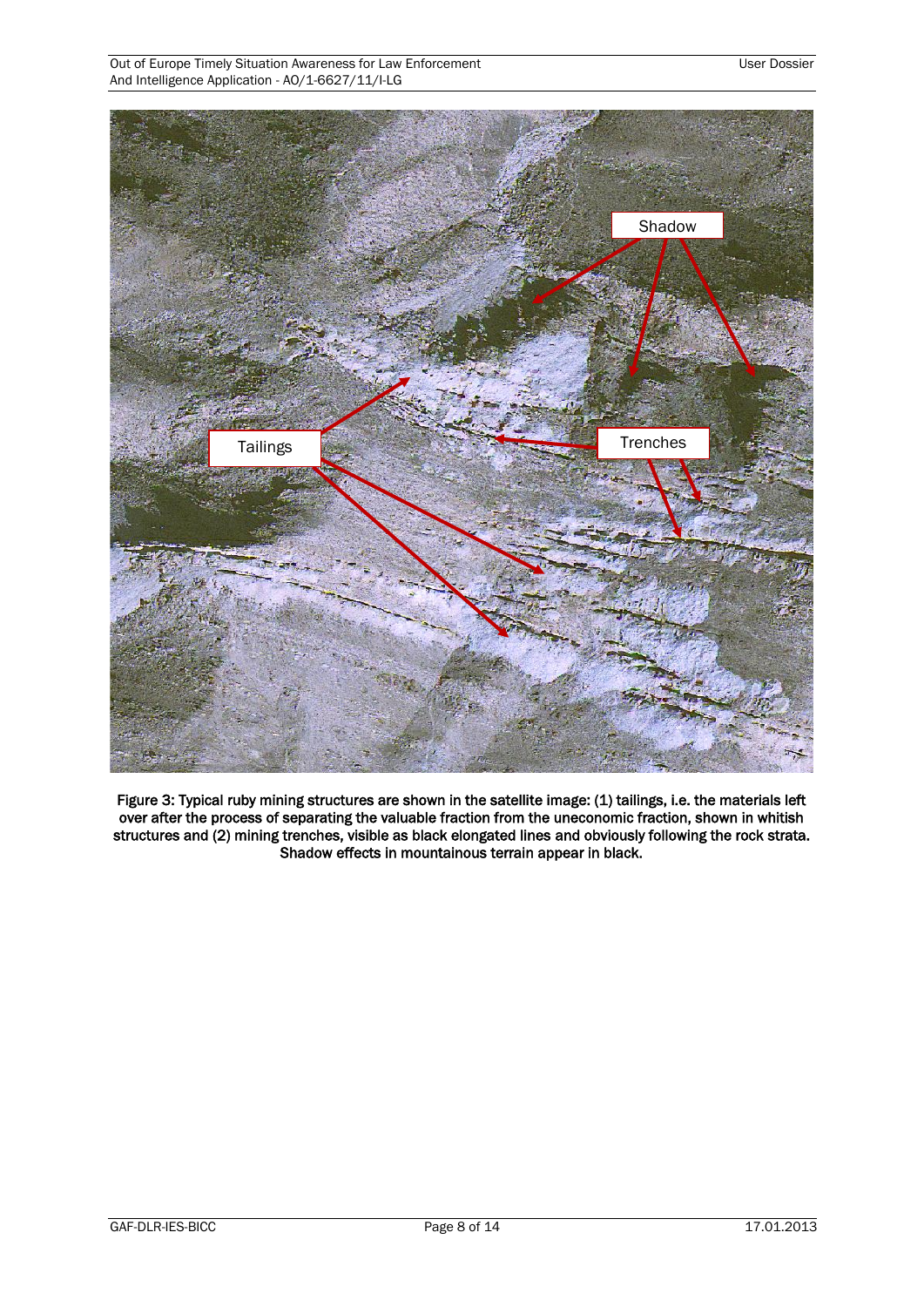

<span id="page-8-0"></span>Figure 4: Satellite view of a ruby mining area showing different features: (1) house (yellow circle), (2) ruins (blue circle), (3) artisanal small-scale mining activitiy - trench (green circle).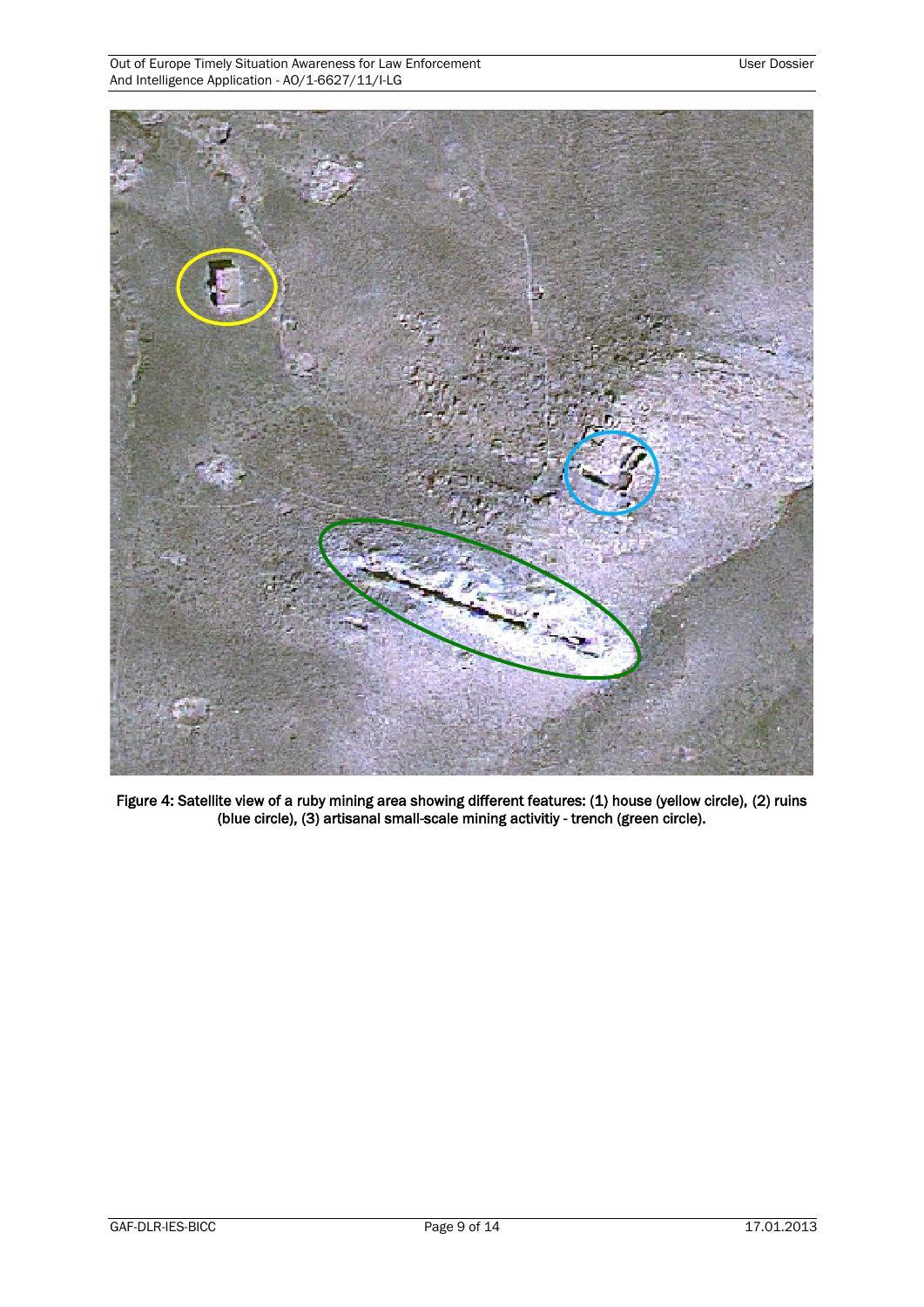### <span id="page-9-0"></span>4 Ruby mining interpretation and analysis layer

The analyses of satellite images resulted in the generation of GIS compatible vector layers that provide additional information and several advantages to the map products:

- 1. Attribute information (see 4.1) was added.
- 2. It might be compared and value-added with ground truth, cadastral or any other spatial layers in a GIS (chapter 4.2) for inspectors and cadastre officers of the Ministry of Mines.
- 3. The final ruby mining interpretation layer is GIS compatible making it suitable for
	- a. mobile, i.e. Global Positioning System (GPS) supported GIS solutions, e.g. GeoRover $\circledR$ software
	- b. adaptable layouts as selective attribute displays, transparency etc.
	- c. multi-spatial layer analyses and intersection methods used in standard GIS

Below the consultant explains the possible design and possible evaluation methods of this vector layer. Since no cadastral information was available for ruby mining areas, some of the following points are only discussed on a theoretical basis and are not applied for the ruby mining test sites.

#### <span id="page-9-1"></span>*4.1 Layer attributes*

The vector interpretation and analysis layer contains not only spatial information as given in the produced maps, but some ordinal and numerical attribute information that might be essential for the mine verification and monitoring activities. To realize these activities the data have to be handled in a GIS.

Typical attributes of the interpretation layer, respectively each spatial unit in this layer, should be defined, if applicable, and thus might be attributed accordingly:

- 1. Interpretation date.
- 2. Satellite image acquisition date used.
- 3. The mine feature identified in the image (e.g. in this dossier: ruby mining area, ruby mining activities).
- 4. Possible status or activity of this mine feature, if applicable (e.g. gone, new, extant).
- 5. Its area (in case of polygon) or length (in case of line features). These geometric attributes may be generated semi-automatically in modern GIS systems.
- 6. Its relation to the cadastre layer (if available) (e.g. "within license/application area", "intersects license/application area" or "outside license/application area").
- 7. Conclusions drawn from comparison with other geo-information layers (e.g. comparison with geological map/mineral occurrences: "possibly ruby mining area").
- 8. Compliance status according interpretation and satellite image acquisition date and relation to cadastral or inspectorate information (e.g. "compliant", "non-compliant" or "un-defined").
- 9. Possible monitoring activities of the cadastre/inspectorate identified (e.g. "check extent", "check activity", etc.).

Points 1-9 may be used for quantitative, semi-quantitative and multi-temporal statistical analyses and points 6-9 have specific significance for compliance studies, i.e. the business process mentioned above.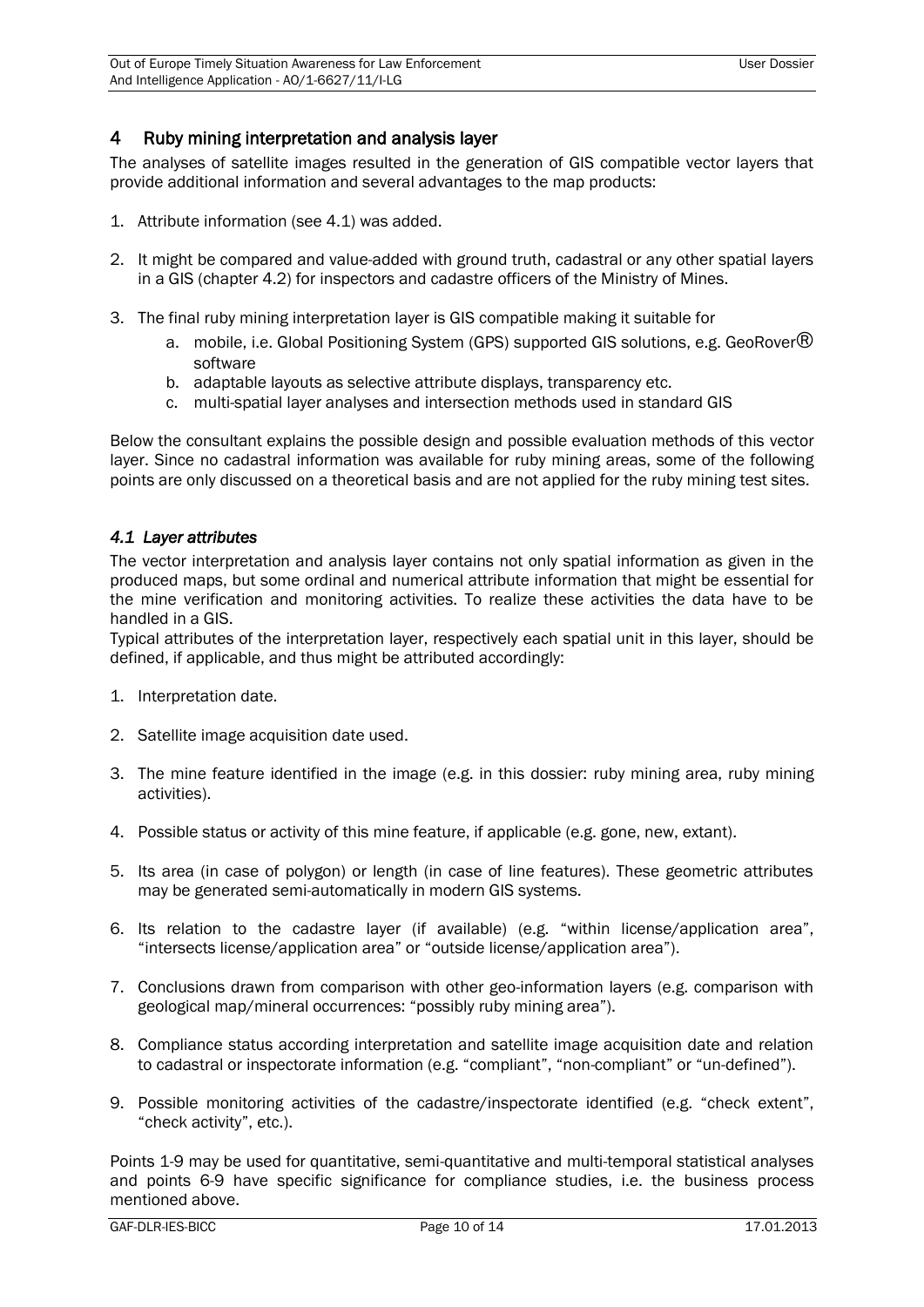#### <span id="page-10-0"></span>*4.2 Comparison with independent information*

The interpretation may be further compared with all kind of independent information, e.g. infrastructure, geology or hydrographic information, if the data are available.

Below we describe possible conclusions that can be drawn from intersection of the interpretation layer with spatial layers of the cadastre or other geo-information.

Principally five situations are recognized concerning the cadastral compliance:

- 1. Interpretation of image map and other information complies with the status of the cadastre and inspectorate. No action required.
- 2. The image map hints to a mine activity or feature but no corresponding entry in the cadastre or inspectorate exists. This hint should initiate a ground check for mine verification and/or mine inventory purposes.
- 3. The cadastre / inspectorate entries/layers indicate a license/application, but nothing is visible in the satellite image map. This is the contrary case as above but should result in the same action, if the application or title is older than the satellite image.
- 4. A geometric offset exists between the cadastre/inspectorate entries and the image map feature. If an artefact (calculation / projection / classification error) may be excluded, this should also trigger a ground check for mine verification or compliance monitoring purposes.
- 5. Activities interpreted from the image map do not correspond to title rights.

These examples demonstrate the power of the monitoring possibilities if careful image analysis and comparison with other data is applied in a GIS environment to give full information potential to the interpretation layer.

#### <span id="page-10-1"></span>*4.3 Selected quantitative and multi-temporal analysis*

The geometric, date and status attributes mentioned in chapter 4.1 (1-5) may be used to generate – at least in cases where the information is completely available - quantitative and multi-temporal analyses. For the ruby mining area no multi-temporal satellite data was acquired. Thus no activities could be observed.

#### <span id="page-10-2"></span>5 Conclusions

- 1. The image analysis and the resulting products show that features related to mining activities such as ruby mining deposits could be detected within the defined area of interest. The ruby mining hot spots could be well detected by semi-automatic image analysis, but further detailed distinction between tailings and trenches was challenging due to the fine-scale structures and spectral similarities of features.
- 2. Similarly specific mine and ground activities may be identified in the optical imagery if the time window of the image acquisition is suitable for the relevant purpose. Thus a clear awareness of the significance of the acquisition dates of the satellite images is important.
- 3. If ground truth data are available even if they are historically they should be used to verify, check consistency, and to add and correct valuable information in the interpretation layer.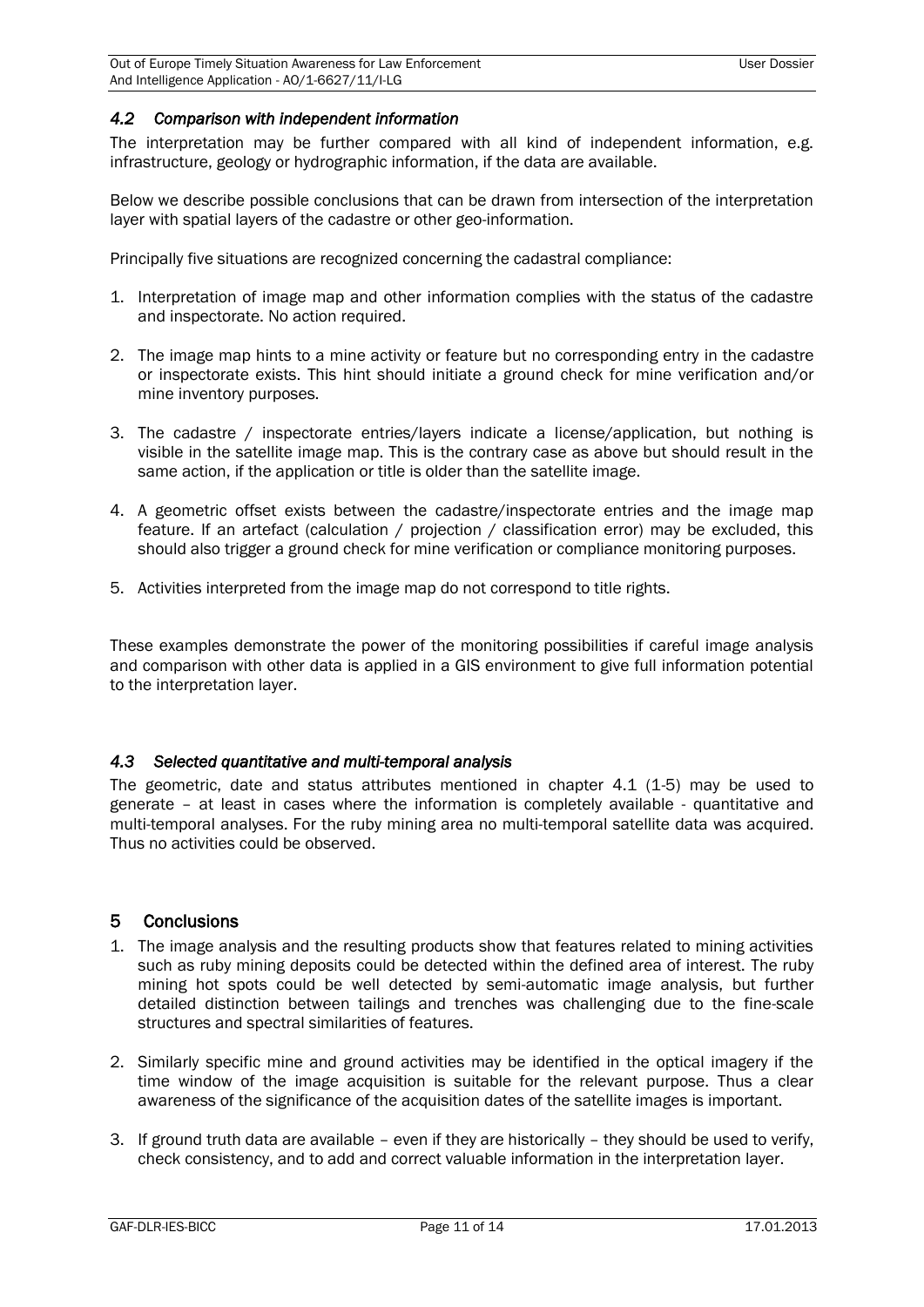- 4. If recent imagery data are available for reasonable prices they should also be acquired to get the possibility to monitor changes in the mine features detected in older imagery.
- 5. The attributes of the interpretation layer should be standardized as far as possible to facilitate database querying and thus enhance use and usefulness of following GIS and database works.
- 6. Any other geo-information layer is useful to enhance the value of the image maps in a GIS environment: This concerns in particular any kind of ground truth and cadastral data, but also any other data that may give information about legal (administrative boundaries, toponyms), infrastructural (traffic lines, power facilities), environmental (land use and management), or geologic issues.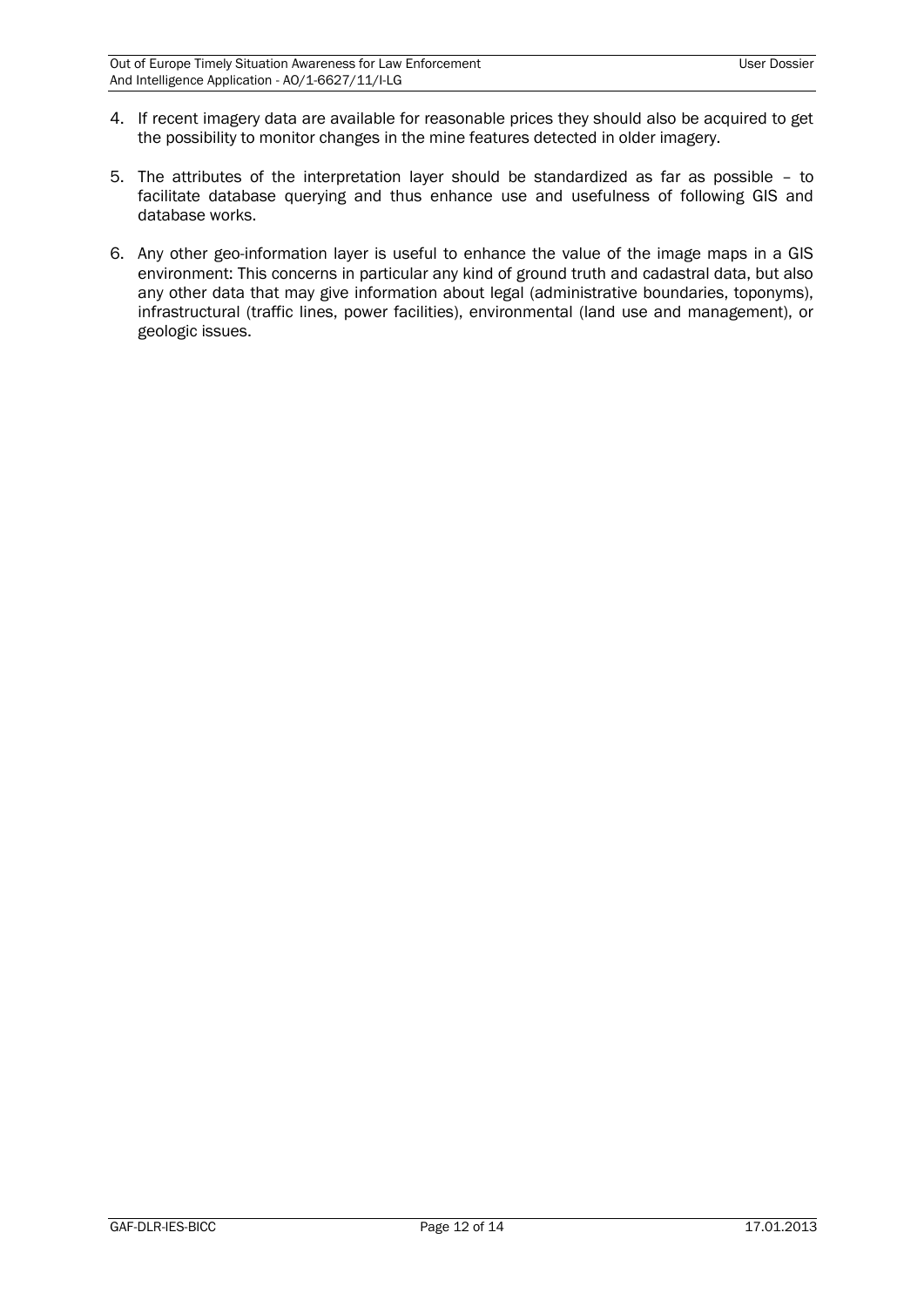## <span id="page-12-0"></span>6 Annex 1: Technical Specification Sheet

| <b>PARAMETER</b>             | <b>SPECIFICATIONS</b>                                            |                                                      |  |
|------------------------------|------------------------------------------------------------------|------------------------------------------------------|--|
| Data sets                    | <b>Raster and vector data</b>                                    |                                                      |  |
| Satellite sensor             | GeoEye                                                           |                                                      |  |
| Image quality                | Cloud and haze free                                              |                                                      |  |
| Image acquisition date       | 27.02.2009                                                       |                                                      |  |
| Spatial resolution           | 0,5 m pan-sharpened                                              |                                                      |  |
|                              | Panchromatic                                                     | 450 - 800 nm                                         |  |
|                              | <b>Blue</b>                                                      | 450 - 510 nm                                         |  |
|                              | Green                                                            | 510 - 580 nm                                         |  |
|                              | Red                                                              | 655 - 690 nm                                         |  |
|                              | Near Infrared                                                    | 780 - 920 nm                                         |  |
|                              |                                                                  | Back drop used in the maps: natural colour composite |  |
| Image analysis               | Semi-automatic and visual interpretation                         |                                                      |  |
| Geo-location accuracy (CE90) | 5 m (horizontal, without GCP, exclusive of terrain displacement) |                                                      |  |
| Geographic coverage          | NW Lat: 34.476120                                                |                                                      |  |
|                              | NW Long: 69.741421                                               |                                                      |  |
|                              | SE Lat: 34.402842                                                |                                                      |  |
|                              | SE Long: 69.872432                                               |                                                      |  |

<span id="page-12-1"></span>Table 1: Technical specification of satellite data used